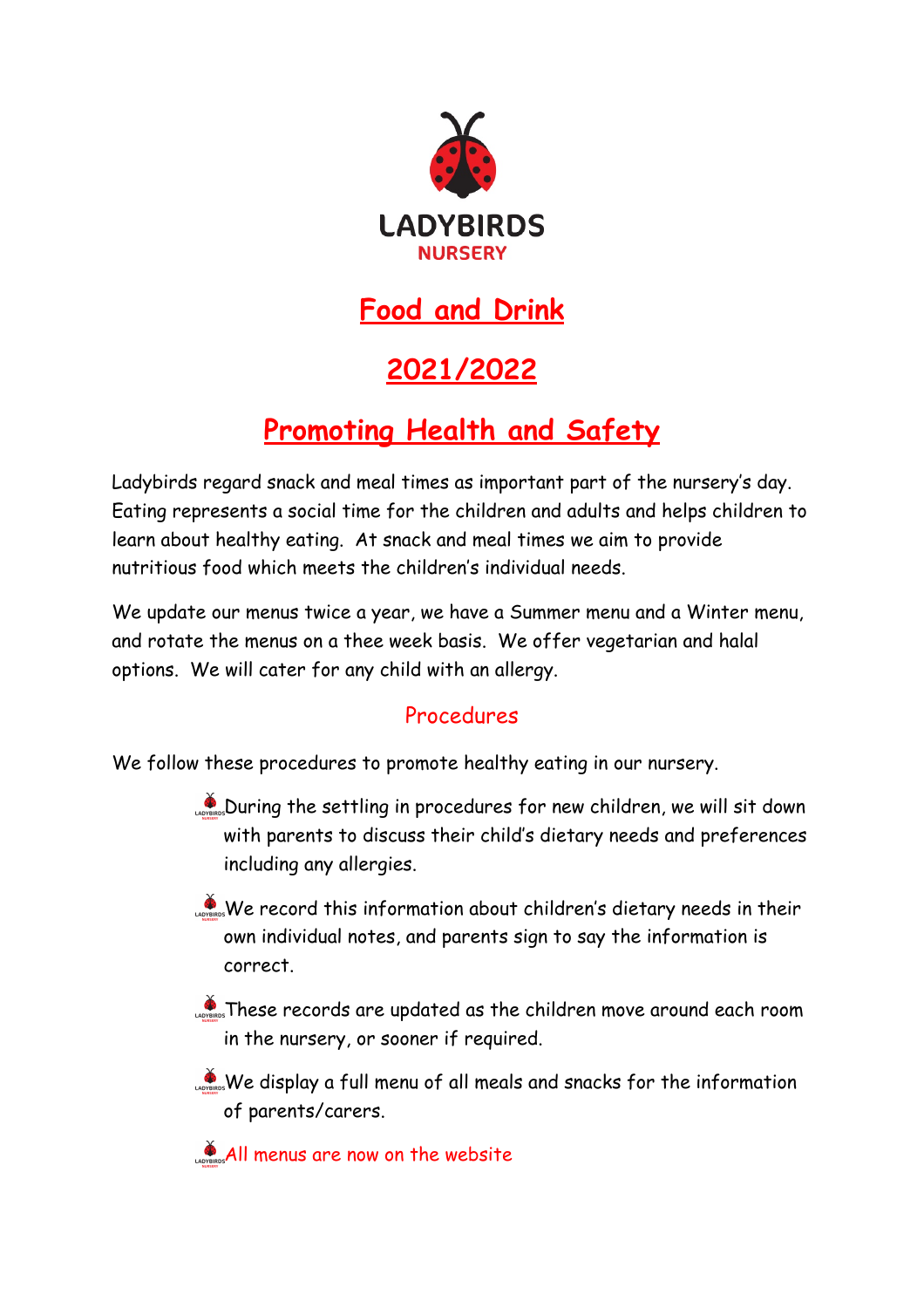- CROSERS We include a variety of foods from the five main food groups. Grain, Fruit and Veg, dairy, meat and protein, fats oils and sweets.
- Grain we should eat this food group most often. It includes healthy foods like cereal, rice and pasta. Bread provides us with carbohydrates which gives us energy.
- **AD**<sub>coversi</sub> Fruit and Veg these give us fibre and important vitamins and minerals.
- $\bullet$  Dairy the best source of calcium which we need for strong bones.
- $\bullet$  Meat and Protein this group includes poultry, fish, meat, dry beans, eggs and nuts. These foods give us proteins, iron and zinc.
- Fats, oils and sweets these provide hardly any nutrition for the body so we try to have very little of this food group.
- We take care not to provide food containing nuts, or nut products and are especially vigilant in checking products where we have a child who has a known nut allergy.
- Staff show sensitivity in providing for children's diets and allergies. Staff do not use a child's diet or allergy as a label for the child or make them feel singled out.
- We organise meals and snack times to be social occasions.

LADYBIRDS

- $\mathcal{L}_{\text{Lipyners}}$ We have celebration days where we celebrate various different cultures and religious festivals. On these occasions we have cultural food for the children to taste.
- We use meal and snack times to help the children to develop independence through making choices, serving food and drink themselves.
- We provide children with utensils that are appropriate to their ages and stages of development.
- We have fresh drinking water available at all times.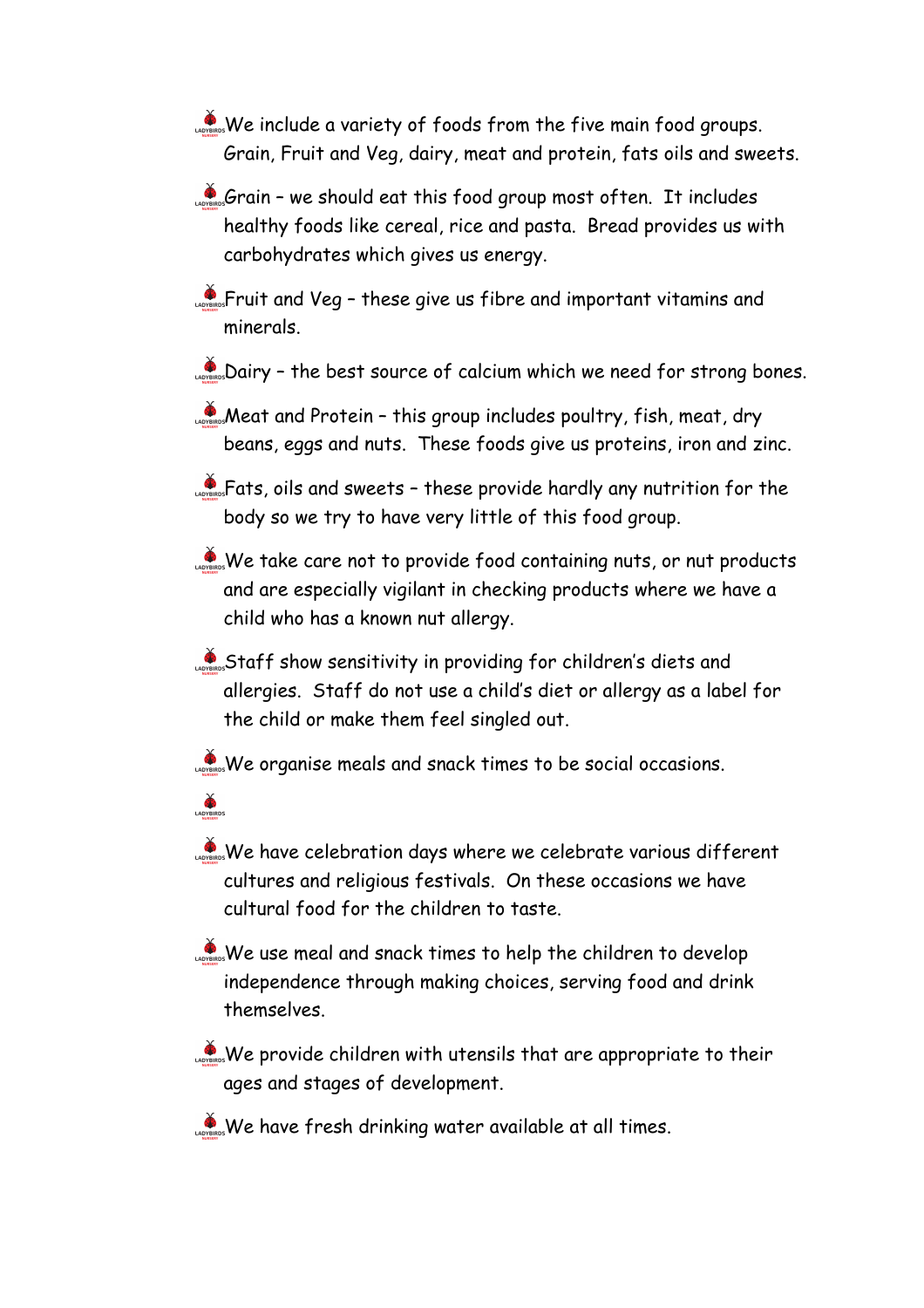$\sum_{n=1}^{\infty}$  We provide whole milk for the children. We do provide an alternative milk for those children who cannot tolerate whole milk.

 $\mathcal{A}$  All the parents are provided with a diary sheet daily, this details what the children have been offered to eat and drink, and how much the children have had.

We do not allow children to bringing food in from home as there may be products contained in the food that some children are not allowed. The exception to this are party days, and food tasting days, on these occasions we seek permission from parents to allow children to eat food prepared by other parents.

We take into consideration children with specific allergies, we supply any particular foods that the children may require.

- A list of children's individual requirements is available for all the staff to see, both in their individual rooms, and in the kitchen.
- We understand the need for vigilance where allergens are concerned, and display a list for each meal of the allergens in the meal.

Policy Issued January 2016

Date to be Reviewed January 2017

Date Reviewed May 2018

Date to be reviewed May 2019

Date Reviewed April 2019

Date to be Reviewed April 2010

Date Reviewed June 2020 (Additional Covid 19 Information)

Date to be Reviewed August 2020

Date Reviewed December 2021

Date to be Reviewed December 2022